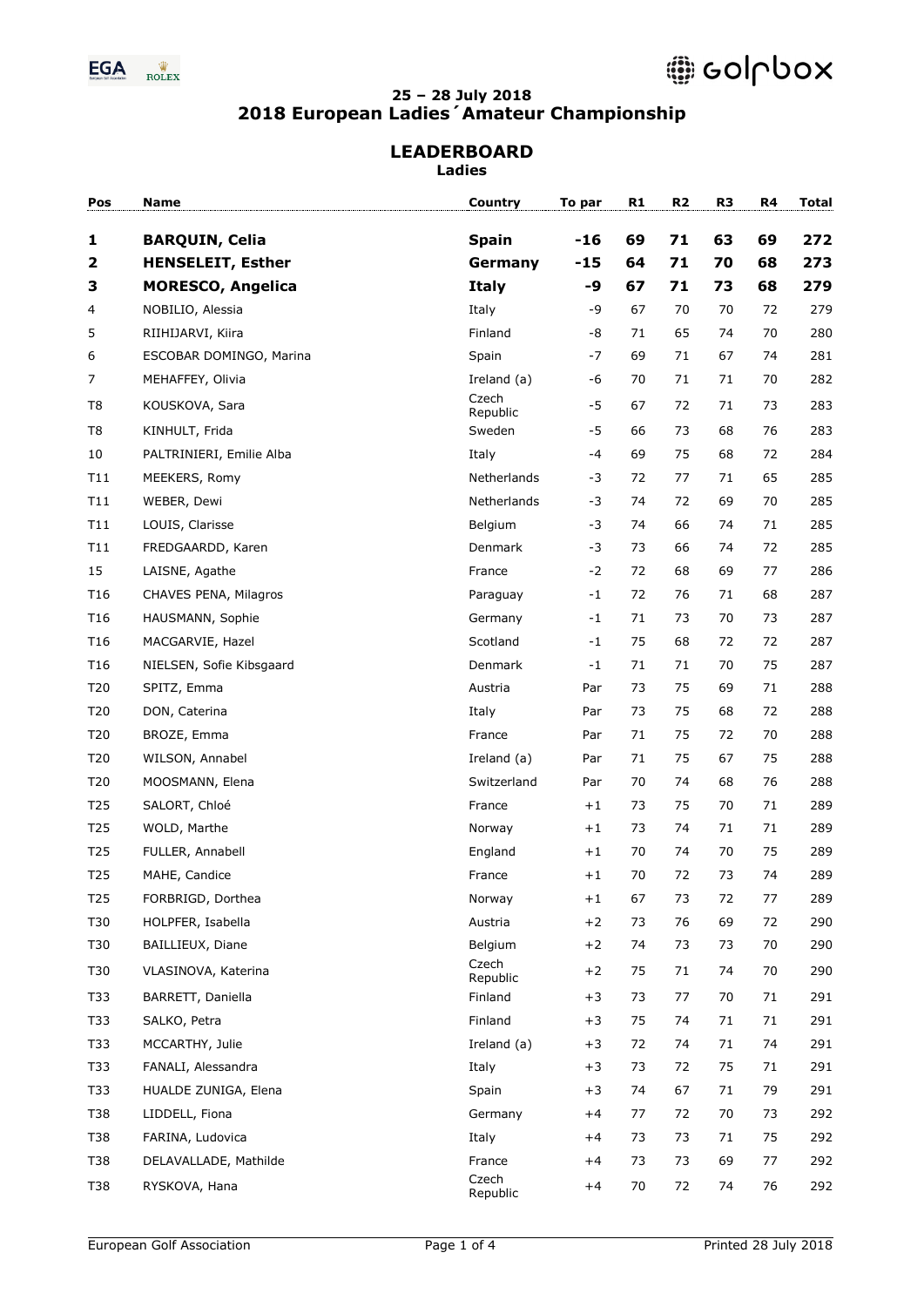

#### **LEADERBOARD Ladies**

| Pos      | Name                                      | Country            | To par       | R1       | R <sub>2</sub> | R <sub>3</sub> | R4 | <b>Total</b> |
|----------|-------------------------------------------|--------------------|--------------|----------|----------------|----------------|----|--------------|
| 42       | PEREZ SANMARTIN, Marta                    | Spain              | $+5$         | 71       | 77             | 70             | 75 | 293          |
| T43      | CLAISSE, Mathilde                         | France             | $+6$         | 74       | 75             | 73             | 72 | 294          |
| T43      | MARTIN, Marta                             | Spain              | $+6$         | 74       | 75             | 70             | 75 | 294          |
| T43      | OLMOS ROS, Raquel                         | Spain              | $+6$         | 76       | 72             | 74             | 72 | 294          |
| T43      | ROUSSIN-BOUCHARD, Pauline                 | France             | $+6$         | 71       | 76             | 74             | 73 | 294          |
| T43      | KNECHT, Vanessa                           | Switzerland        | $+6$         | 73       | 74             | 71             | 76 | 294          |
| T43      | BETTEL, Leonie                            | Austria            | $+6$         | 71       | 73             | 74             | 76 | 294          |
| 49       | ANOKHINA, Sofia                           | Russia             | $+7$         | 76       | 70             | 76             | 73 | 295          |
| 50       | MALCHIRAND, Lucie                         | France             | $+8$         | 74       | 76             | 72             | 74 | 296          |
| T51      | MCWILLIAM, Shannon                        | Scotland           | $+9$         | 71       | 79             | 70             | 77 | 297          |
| T51      | GARCÍA-LLORCA, Marta                      | Spain              | $+9$         | 72       | 74             | 75             | 76 | 297          |
| T53      | FRIC, Inja                                | Slovenia           | $+10$        | 76       | 73             | 73             | 76 | 298          |
| T53      | ARMBRUESTER, Natalie                      | Switzerland        | $+10$        | 78       | 70             | 73             | 77 | 298          |
| T53      | STORMO, Karoline                          | Norway             | $+10$        | 73       | 73             | 75             | 77 | 298          |
| T56      | PELAEZ TRIVIÑO, Ana                       | Spain              | $+11$        | 75       | 76             | 71             | 77 | 299          |
| T56      | GRANT, Paula                              | Ireland (a)        | $+11$        | 72       | 74             | 75             | 78 | 299          |
| T56      | LARSSON, Tilda                            | Sweden             | $+11$        | 72       | 73             | 75             | 79 | 299          |
| T59      | HEČKOVÁ, Natália                          | Slovakia           | $+12$        | 75       | 75             | 72             | 78 | 300          |
| T59      | PRICE, Georgia                            | England            | $+12$        | 68       | 80             | 74             | 78 | 300          |
| МC       | MÜHLBAUER, Katharina                      | Austria            | $+7$         | 78       | 75             | 70             |    | 223          |
| МC       | KLIMENTOVA, Lea                           | Slovakia           | $+7$         | 78       | 74             | 71             |    | 223          |
| МC       | KRAUTER, Aline                            | Germany            | $+7$         | 77       | 72             | 74             |    | 223          |
| MC       | MORRIS, Bethan                            | Wales              | $+7$         | 75       | 76             | 72             |    | 223          |
| МC       | RYAN, Jordan                              | Wales              | $+7$         | 75       | 75             | 73             |    | 223          |
| МC       |                                           |                    | $+7$         | 75       | 75             |                |    | 223          |
|          | CERNOUSEK, Adela                          | France             |              | 72       |                | 73             |    |              |
| МC<br>MC | PINTHIER, Lilas                           | France             | $+7$<br>$+8$ | 79       | 76<br>75       | 75<br>70       |    | 223<br>224   |
| MC       | MACK, Polly Annika<br>LYNG THOMSEN, Puk   | Germany<br>Denmark | $+8$         | 77       | 70             | 77             |    | 224          |
|          | BERGNER, Ava                              |                    | $+8$         | 76       | 79             |                |    | 224          |
| MC<br>МC | BACKMAN, Anna                             | Germany<br>Finland | $+8$         | 76       | 75             | 69<br>73       |    | 224          |
|          |                                           |                    |              |          |                |                |    |              |
| МC<br>МC | ZANUSSO, Anna<br>BOLČÍKOVÁ, Anika         | Italy<br>Slovakia  | $+8$<br>$+8$ | 76<br>74 | 73<br>76       | 75<br>74       |    | 224<br>224   |
|          |                                           |                    |              |          |                |                |    |              |
| МC       | CODET, Elisabeth<br>DANIELSSON, Christine | France             | $+8$         | 73       | 76             | 75             |    | 224          |
| МC       |                                           | Sweden<br>Czech    | $+8$         | 73       | 74             | 77             |    | 224          |
| МC       | VITU, Gabriela Roberta                    | Republic           | $+9$         | 79       | 76             | 70             |    | 225          |
| МC       | GOADBY, Chloe                             | Scotland           | $+9$         | 79       | 71             | 75             |    | 225          |
| МC       | HERRÁEZ GÁLVEZ, María                     | Spain              | $+9$         | 76       | 76             | 73             |    | 225          |
| МC       | MELICHOVA, Jana                           | Czech<br>Republic  | $+9$         | 76       | 76             | 73             |    | 225          |
| МC       | ROSS, Jessica                             | Ireland (a)        | $+9$         | 75       | 77             | 73             |    | 225          |
| МC       | MARFA, Paz                                | Spain              | $+9$         | 75       | 76             | 74             |    | 225          |
| МC       | EMMERT, Miriam                            | Germany            | $+9$         | 74       | 74             | 77             |    | 225          |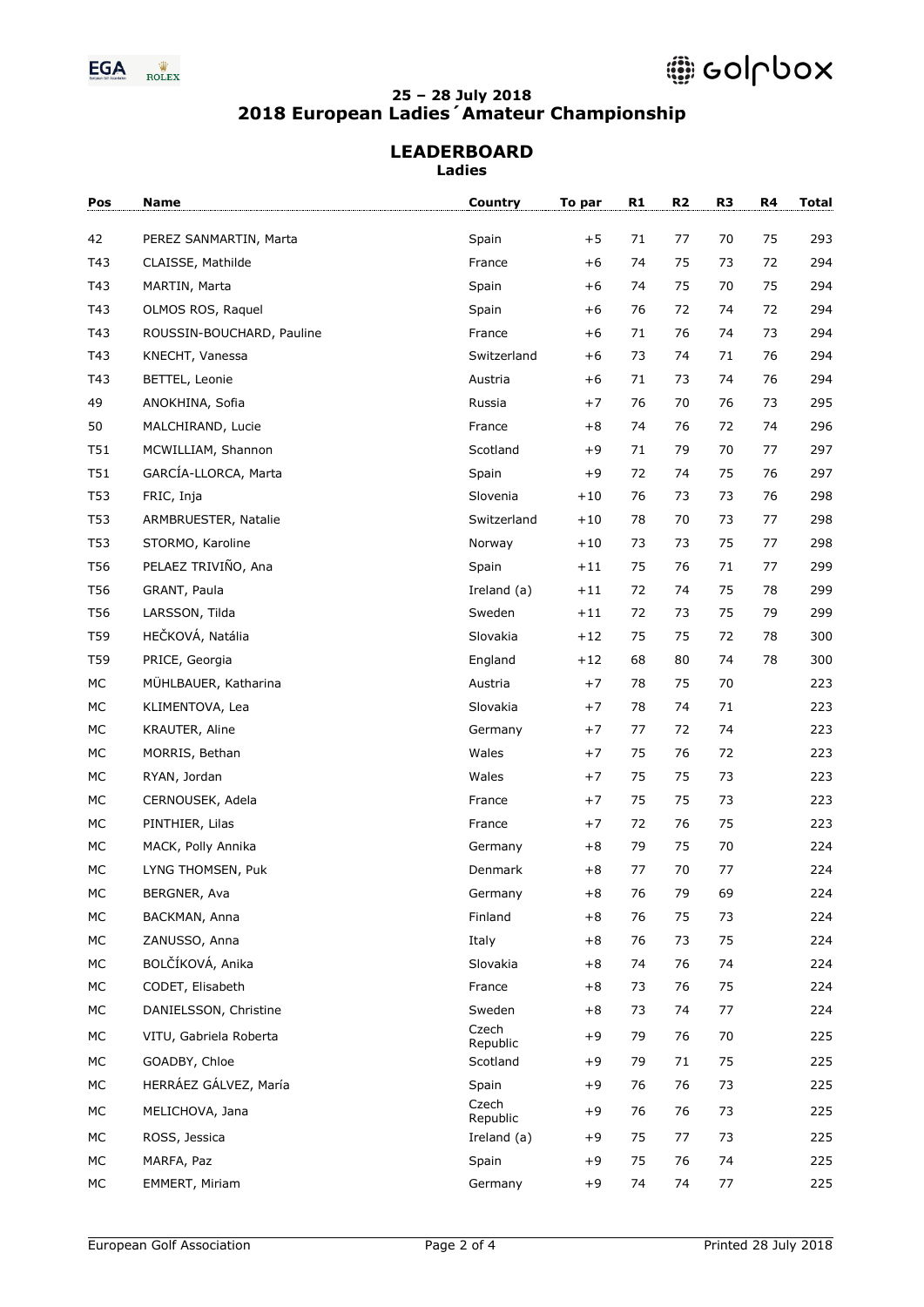

#### **LEADERBOARD Ladies**

| Pos  | Name                            | Country           | To par | R1 | R2 | R <sub>3</sub> | R4 | <b>Total</b> |
|------|---------------------------------|-------------------|--------|----|----|----------------|----|--------------|
|      |                                 | Czech             |        |    |    |                |    |              |
| МC   | MACKOVA, Patricie               | Republic          | $+9$   | 74 | 72 | 79             |    | 225          |
| MC   | FORSLAND, Michelle              | Norway            | $+9$   | 73 | 77 | 75             |    | 225          |
| МC   | LUND-HANSEN, Marie              | Denmark           | $+9$   | 71 | 73 | 81             |    | 225          |
| МC   | HRINDOVA, Laila                 | Slovakia          | $+10$  | 77 | 75 | 74             |    | 226          |
| МC   | MOROZOVA, Sofya                 | Russia            | $+10$  | 76 | 78 | 72             |    | 226          |
| МC   | MANCHE, Céline                  | Belgium           | $+10$  | 75 | 75 | 76             |    | 226          |
| МC   | TIAN, Xiaolin                   | China             | $+10$  | 74 | 79 | 73             |    | 226          |
| МC   | BONTAN, Zhen                    | Netherlands       | $+10$  | 74 | 77 | 75             |    | 226          |
| МC   | DROCAROVA, Katarina             | Slovakia          | $+10$  | 74 | 72 | 80             |    | 226          |
| МC   | HUMPHREYS, Lily May             | England           | $+10$  | 73 | 80 | 73             |    | 226          |
| МC   | ARIAS QUIROS, Elena             | Spain             | $+11$  | 76 | 74 | 77             |    | 227          |
| МC   | HNIDKOVA, Rebecca               | Slovakia          | $+11$  | 75 | 78 | 74             |    | 227          |
| МC   | FÖRSTERLING, Alexandra          | Germany           | $+11$  | 75 | 75 | 77             |    | 227          |
| МC   | SCHMID, Priscilla               | Switzerland       | $+11$  | 75 | 72 | 80             |    | 227          |
| МC   | FRYDLOVA, Kristyna              | Czech<br>Republic | $+11$  | 74 | 78 | 75             |    | 227          |
| MC   | GRIMSTAD, Renate Hjelle         | Norway            | $+11$  | 74 | 77 | 76             |    | 227          |
| MC   | CARPINELLI, Gioia               | Switzerland       | $+11$  | 71 | 81 | 75             |    | 227          |
| МC   | BESSA, Leonor                   | Portugal          | $+12$  | 80 | 74 | 74             |    | 228          |
| МC   | UNTERWEGER, Julia               | Austria           | $+12$  | 78 | 79 | 71             |    | 228          |
| МC   | MARKVARDSEN, Louise             | Denmark           | $+12$  | 75 | 74 | 79             |    | 228          |
| МC   | O'CONNOR, Katherine             | Wales             | $+12$  | 74 | 76 | 78             |    | 228          |
| МC   | LUŇÁČKOVÁ, Marie                | Czech<br>Republic | $+13$  | 82 | 77 | 70             |    | 229          |
| МC   | DOBIASOVA, Ema                  | Slovakia          | $+13$  | 81 | 75 | 73             |    | 229          |
| МC   | ASTRUP, Stephanie               | Denmark           | $+13$  | 79 | 73 | 77             |    | 229          |
| МC   | FERNANDEZ GARCIA-POGGIO, Blanca | Spain             | $+13$  | 77 | 78 | 74             |    | 229          |
| МC   | SELDEMIROVA, Sofia              | <b>Bulgaria</b>   | $+13$  | 77 | 78 | 74             |    | 229          |
| MC   | BIELIKOVÁ, Zuzana               | Slovakia          | $+13$  | 74 | 82 | 73             |    | 229          |
| MC   | BAILEY, Lianna                  | England           | $+14$  | 84 | 74 | 72             |    | 230          |
| МC   | SCHMIDT, Sarina                 | Germany           | $+14$  | 81 | 77 | 72             |    | 230          |
| МC   | SIMONSEN, Kristin               | Norway            | $+14$  | 81 | 71 | 78             |    | 230          |
| МC   | MORESCO, Benedetta              | Italy             | $+14$  | 80 | 77 | 73             |    | 230          |
| МC   | LUŇÁČKOVÁ, Františka            | Czech<br>Republic | $+14$  | 79 | 75 | 76             |    | 230          |
| МC   | SCHART, Carolin                 | Germany           | $+14$  | 78 | 77 | 75             |    | 230          |
| МC   | JUMAGULOVA, Rivekka             | Kazakhstan        | $+14$  | 78 | 76 | 76             |    | 230          |
| МC   | CORBI, Maria Vittoria           | Italy             | $+14$  | 76 | 77 | 77             |    | 230          |
| МC   | KOZELUHOVA, Tereza              | Czech<br>Republic | $+15$  | 79 | 78 | 74             |    | 231          |
| МC   | FINNE-IPSEN, Cecilie            | Denmark           | $+15$  | 77 | 76 | 78             |    | 231          |
| МC   | GOUVEIA, Sara                   | Portugal          | $+15$  | 76 | 77 | 78             |    | 231          |
| МC   | MODDER, Danielle                | Netherlands       | $+15$  | 75 | 79 | 77             |    | 231          |
| $MC$ | HEDLUND, Marina                 | Sweden            | $+15$  | 72 | 81 | 78             |    | 231          |
| МC   | FULLER, Samantha                | England           | $+16$  | 78 | 81 | 73             |    | 232          |